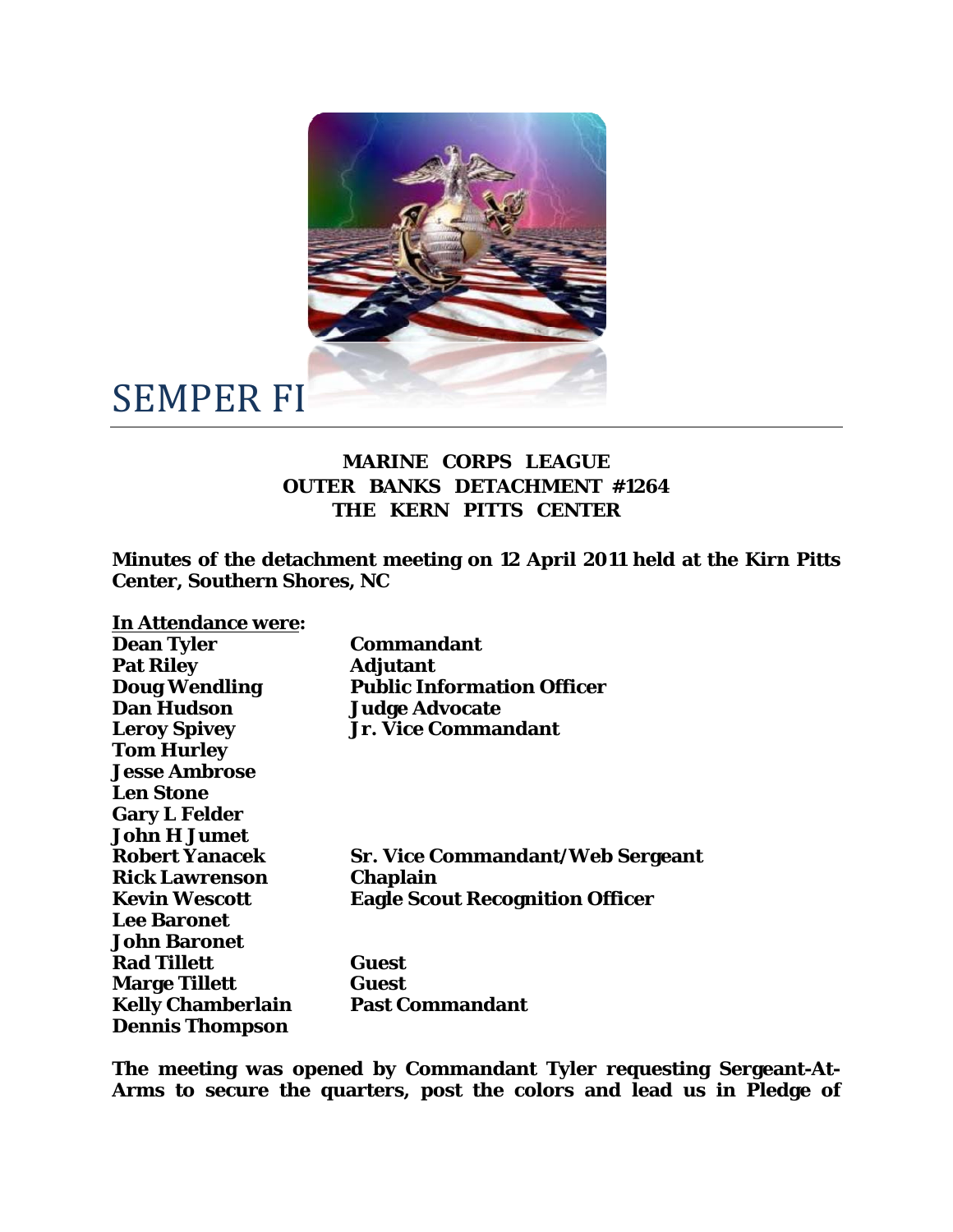**Allegiance and declare the meeting open for the transaction of official business.** 

**Commandant Tyler directed the Chaplain to open the meeting with a prayer.** 

**Dennis Thompson was sworn in as a new member of the Detachment and introduced to the Detachment membership.** 

**Old Business:** 

**Adjutant Pat Riley reported that the minutes of the 8 March 2011 meeting have been submitted and posted on the Detachment website.** 

**Paymaster Bob Messinger was on an excused absence and there was no financial report.** 

**Sr. Vice Commandant Robert Yanacek reported that the Detachment participation in the St. Patrick's Day parade was a great success. There were six Detachment members attending as marchers and as riders in the restored WW II jeep provided by our guests, Rad and Marge Tillett.** 

**Kevin Wescott reported on the Belk charity sale effort and Commandant Tyler reiterated the need for more support from Detachment members.** 

**Certificates of appreciation were given to the Black Pelican Restaurant for their support of the Detachment and to our guests, Rad and Marge Tillett, for the use of their jeep in the St. Patrick's Day parade.** 

**Donations were made to the Wounded Warriors Project (\$100) and Wright Flight (\$100).** 

**New Business:** 

**Special guest Terry Hightower was unable to attend this meeting.** 

**Lee Baronet reported that USMC Commandant General Amos stated that there are no former Marines or ex Marines, only Marines.** 

**Commandant Tyler announced the following upcoming meetings. The state spring quarterly meeting will be held at Camp Lejeune on 16 April. A Mideastern Region meeting will be held in Fredericksburg VA on 3-5 June. The Department of North Carolina meeting will be held in Mooresville, NC on 10-12 June. The Commandant will attend.** 

**Commandant Tyler recognized the following Detachment members birthdays in April: Gary Felder, Len Stone, Tom Hurley and Pat Riley.**